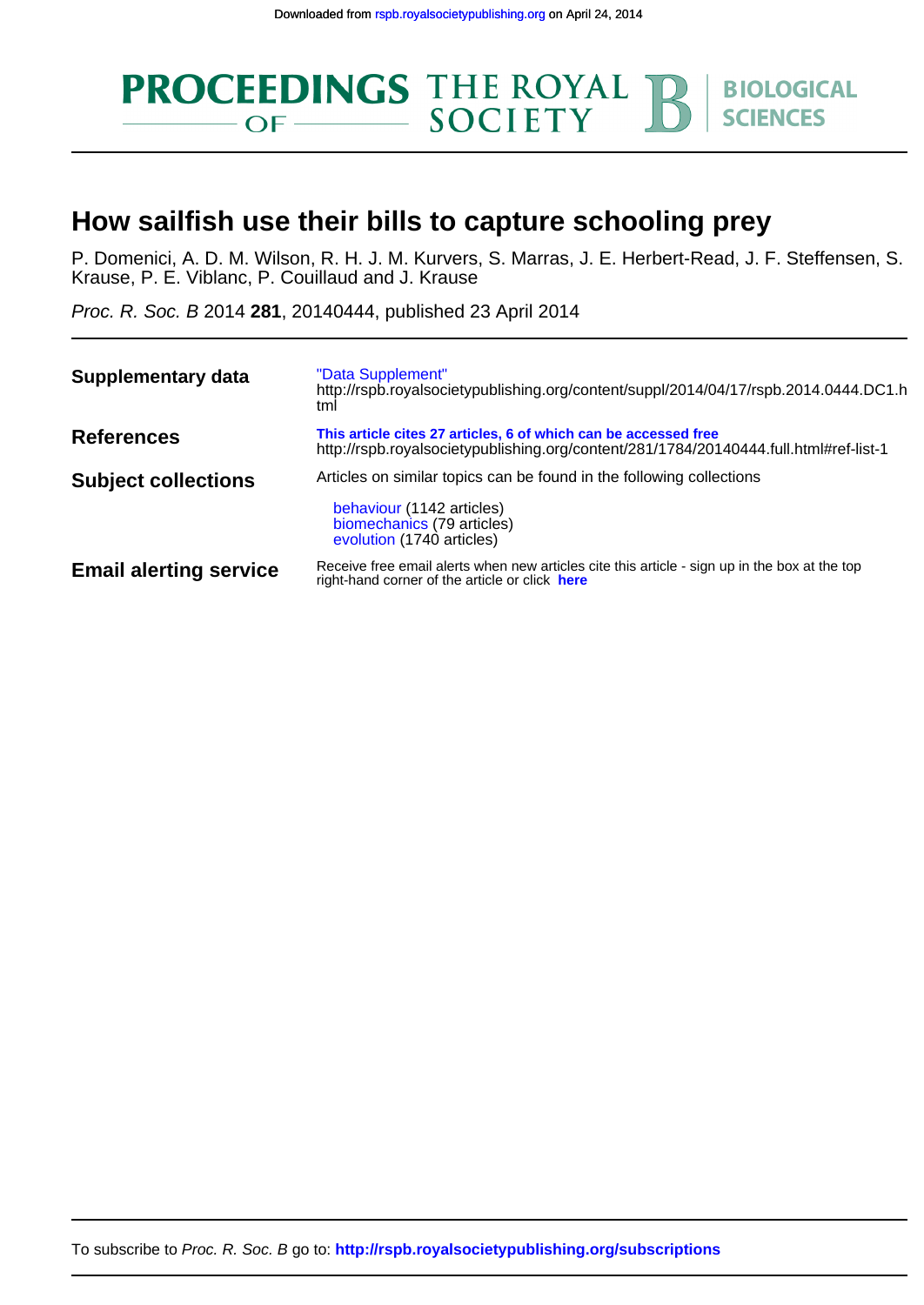

## rspb.royalsocietypublishing.org

Research



Cite this article: Domenici P et al. 2014 How sailfish use their bills to capture schooling prey. Proc. R. Soc. B 281: 20140444. http://dx.doi.org/10.1098/rspb.2014.0444

Received: 23 February 2014 Accepted: 25 March 2014

#### Subject Areas:

behaviour, biomechanics, evolution

#### Keywords:

predator– prey interactions, fish schools, animal weapons, billfishes

#### Author for correspondence:

J. Krause e-mail: [j.krause@leeds.ac.uk](mailto:j.krause@leeds.ac.uk)

<sup>†</sup>These authors contributed equally to this study.

Electronic supplementary material is available at<http://dx.doi.org/10.1098/rspb.2014.0444> or via<http://rspb.royalsocietypublishing.org>.



# How sailfish use their bills to capture schooling prey

P. Domenici<sup>1,†</sup>, A. D. M. Wilson<sup>2,9,†</sup>, R. H. J. M. Kurvers<sup>2</sup>, S. Marras<sup>1</sup> ,

J. E. Herbert-Read<sup>3,4</sup>, J. F. Steffensen<sup>5</sup>, S. Krause<sup>6</sup>, P. E. Viblanc<sup>7</sup>, P. Couillaud<sup>8</sup> and J. Krause<sup>2,7</sup>

<sup>1</sup>IAMC-CNR, Istituto per l'Ambiente Marino Costiero, Consiglio Nazionale delle Ricerche, Località Sa Mardini, 09170 Torregrande, Oristano, Italy

<sup>2</sup>Department of Biology and Ecology of Fishes, Leibniz Institute of Freshwater Ecology and Inland Fisheries, Mueggelseedamm 310, 12587 Berlin, Germany

 $3$ Department of Mathematics, and  $4$ Department of Ecology and Genetics, University of Uppsala, Uppsala, Sweden

<sup>5</sup>Marine Biological Section, University of Copenhagen, Strandpromenaden 5, 3000 Helsingør, Denmark <sup>6</sup>Department of Electrical Engineering and Computer Science, Lübeck University of Applied Sciences, 23562 Lübeck, Germany

 $^7$ Faculty of Life Sciences, Humboldt-Universität zu Berlin, Invalidenstrasse 42, 10115 Berlin, Germany <sup>8</sup>Département de la Licence Sciences et Technologies, Université Pierre et Marie Curie, 4 place Jussieu, 75005 Paris, France

9 Department of Biology, Carleton University, 1125 Colonel By Drive, Ottawa, Ontario, Canada

The istiophorid family of billfishes is characterized by an extended rostrum or 'bill'. While various functions (e.g. foraging and hydrodynamic benefits) have been proposed for this structure, until now no study has directly investigated the mechanisms by which billfishes use their rostrum to feed on prey. Here, we present the first unequivocal evidence of how the bill is used by Atlantic sailfish (Istiophorus albicans) to attack schooling sardines in the open ocean. Using high-speed video-analysis, we show that (i) sailfish manage to insert their bill into sardine schools without eliciting an evasive response and (ii) subsequently use their bill to either tap on individual prey targets or to slash through the school with powerful lateral motions characterized by one of the highest accelerations ever recorded in an aquatic vertebrate. Our results demonstrate that the combination of stealth and rapid motion make the sailfish bill an extremely effective feeding adaptation for capturing schooling prey.

#### 1. Introduction

The billfishes (i.e. swordfish, spearfish, sailfish and marlins) are some of the most enigmatic marine species and are among the fastest swimmers in the ocean [\[1\]](#page-6-0). They have a global distribution and some species can reach body lengths of up to 5 m (see the electronic supplementary material, table S1). Billfishes are top predators, highly specialized for life in the pelagic environment [[2](#page-6-0)] and have unique body adaptations in the form of an extended rostrum or bill. The primary functions of this structure have been the subject of much speculation. Information on billfish predation comes mainly from studies of stomach content, which reported gashes on the bodies of prey fish found in the stomachs of billfishes [[3,4\]](#page-6-0) and from these injuries studies have inferred that the bill might be used as a weapon for prey capture. However, more recent work has shown that the prey's bodies can be injury-free [[5](#page-6-0)] which is consistent with the observation of billfishes that are in good body condition but whose bills have broken off or are severely bent [\[6\]](#page-6-0). This has called into question whether the bills are in fact required for prey capture [\[6\]](#page-6-0). Alternatively, it has also been suggested that the main function of the bill is a reduction in drag while swimming [\[1,7](#page-6-0)].

To date no study has directly examined the role of the bill in billfish feeding behaviour nor quantified the response of the prey to billfish attacks. In contrast to most billfish, the Atlantic sailfish's (Istiophorus albicans) diurnal and social feeding ecology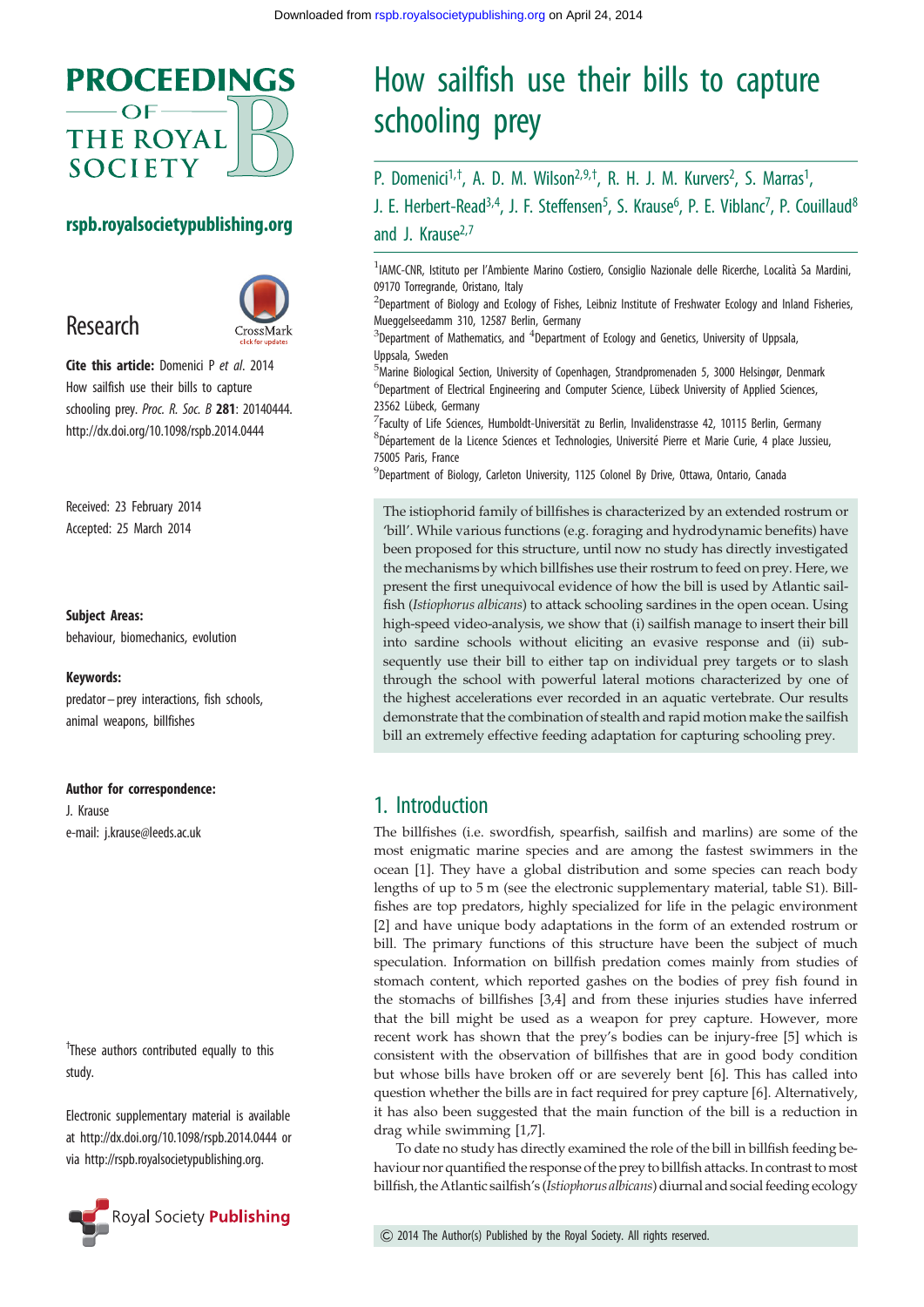offers a rare and accessible opportunity to study bill use in these pelagic predators. Sailfish typically hunt in groups to drive large schools of their prey to the surface for presumably easier capture. This feature of their foraging behaviour allows a unique opportunity for relatively easy tracking from boats (see Material and methods) as well as close underwater observations of predator–prey interactions. Here, we present the first direct evidence of how the bill is used to capture evasive prey through a combination of stealth and extremely rapid motion.

#### 2. Material and methods

To investigate the role of the bill in predation and the anti-predator response of the prey, we collected high-speed and high-definition video footage of group-hunting Atlantic sailfish (I. albicans) that attacked schools of adult sardine (Sardinella aurita), 30–70 km offshore from Cancun, Mexico (21 28.3–41.15 N, 86 38.41–41.30 W). Observation was carried out near the surface (0–5 m depth; water depth 30–40 m) between 10.00 and 16.00 h over a 6-day period in February 2012. Sailfish–sardine interactions were located by tracking groups of avian predators (e.g. frigate birds, Fregata magnificens; pelicans, Pelecanus occidentalis) flying above the sardine schools. High-speed and high-definition video recordings of predation events were made using Casio EX-FH100 high-speed cameras and a HD GOPRO HERO video camera, respectively. In total, 180 and 84 min of recording were obtained for high-definition and high-speed videos, respectively. Based on video footage, we estimated the number of sailfish involved in attacks on sardine prey schools ( $n = 6-40$ ) and the size of the school itself upon encounter  $(10-1000+)$ . Fin extension (dorsal and pelvic fins) in sailfish was recorded during predatory events. Gut content analysis of sardines from a sailfish specimen (180 cm from the tip of the bill to the end of caudal fin) caught by professional fishermen, showed that prey size was relatively uniform ( $n = 14$ ; L<sub>B</sub>, mean total body length  $\pm$  s.d. = 19.0  $\pm$  0.2 cm, range 18.5–19.3 cm) and typical of adult sardines [\(www.fishbase.org\)](http://www.fishbase.org).

From the recordings, we gathered (i) quantitative analyses of the behavioural sequence of predation events (Markov chain), (ii) kinematic analyses of bill motion and (iii) behavioural responses of the prey.

#### (a) Markov chain

Markov chain analysis was based on high-definition videos. All modelled sequences start in state 'approach' and end in state 'departure'. The probabilities of each state of predation behaviour were estimated from the observed relative frequencies of the state changes. The durations of the states are not part of the model (i.e. the model's probability for a state being followed by the same state is always 0) and the probabilities for leaving the end state 'departure' are left unspecified because our observations ended in this state. A sailfish might start another attack sequence, swim away, or perform another action, which we did not observe.

We identified 10 main states of sailfish predation behaviour: (i) prey herding, (ii) chasing, (iii) approach, (iv) imminent attack (bill inside or in close proximity to school), (v) attack (including both slash and tap), (vi) prey contact (when the bill makes physical contact with one or more sardines), (vii) prey handling (redirection of prey towards mouth using bill), (viii) capture/ingestion, (ix) reapproach (in an instance when capture/ingestion was unsuccessful) or alternatively, (x) departure. This process can be repeated until every individual in the prey school is caught and consumed.

#### (b) Kinematic analyses of bill motion

We performed kinematic analyses of bill motion during slashing focusing on speed and acceleration since both can play an important role in predator –prey interactions of fish [\[8](#page-6-0)]. Highspeed video footage of slashing events was recorded at 240 fps and analysed using WinAnalyze ([www.winanalyze.com\)](http://www.winanalyze.com). From high-speed video footage, the X and Y coordinates of the sailfish's centre of the head  $(H_{st}$ ; the point centred between the eyes), the front of the head ( $F_{sf}$ , the point where the front of the head meets the base of the bill) and tip of the bill  $(T_{sf})$  for each focal sailfish were digitized for every frame (with 4.167 ms between frames) beginning at five frames before a slashing event and ending 25 frames after the slashing event. Observations of slashing manoeuvres  $(n = 15)$  were based on top-view recordings of slashing events allowing twodimensional analyses of the motion. In some instance, a few frames of footage for  $T_{sf}$  were obscured by sardines, although  $H_{\rm sf}$  and  $F_{\rm sf}$  were always visible. In these cases,  $T_{\rm sf}$  was estimated based on the fixed length of the bill (i.e. the fixed distance between  $F_{\rm sf}$  and  $T_{\rm sf}$ , as a prolongation of the segment  $H_{\rm sf}-F_{\rm sf}$ ). Distances were estimated on the basis of the sardines (i.e.  $length = 19$  cm based on sailfish stomach content data) affected by the slash and therefore in the same plane as the sailfish bill, and judged to be swimming in the plane perpendicular to the camera lens. Sailfish and bill length in specimens that were fully visible were also estimated  $(n = 5)$ .

The following variables were analysed: (i) maximum slashing speed and acceleration at three points  $H_{sf}$ ,  $F_{sf}$  and  $T_{sf}$ , (ii) mean slashing speed at  $T_{sf}$  (iii) mean turning rate (TR<sub>mean</sub>), which is a measure of the angular velocity of the bill during the slashing manoeuvre. TR<sub>mean</sub> was calculated as the angle  $(\alpha_{\text{tot}})$  between the segment joining the points  $F_{sf}$  and  $T_{sf}$ , at the beginning and end of the slashing motion, divided by the slashing duration ( $D_s$ ). Hence TR<sub>mean</sub> =  $\alpha_{tot}/D_s$ . A five-point differentiationbased smoothing method was then applied for each derivative procedure (i.e. speed and acceleration [\[9\]](#page-6-0)).

#### (c) Behavioural responses of the prey

To analyse the sardines' behavioural response to the presence of the sailfish bill, 28 slashing events from our high-speed recordings were analysed. Two variables were measured: (i) the tail beat frequency (number of tail beats (a complete oscillation cycle of the tail) per second) and (ii) overtaking behaviour (i.e. the number of body lengths that a focal fish gained on an individual swimming directly in front of it, expressed in number of body lengths overtaken per second). We focused on three different phases (pre-bill contact, bill contact and post-bill contact). Since not all phases were visible in all recorded events, we present final sample sizes per phase. In the pre-bill-contact phase, the bill approaches the prey but does not enter the school. The end of this phase is marked by bill entrance in the school ( $n = 23$ ; mean duration  $\pm$  s.d.  $= 0.4 \pm 0.05$  s, range  $=$  $0.21 - 0.42$  s). The bill-contact phase begins when the bill of the sailfish enters the sardine school and ends when the actual slashing event starts ( $n = 21$ , mean duration  $\pm$  s.d.  $= 0.28 \pm 0.07$  s, range  $= 0.19 - 0.42$  s). The post-bill-contact phase starts after the actual slash and lasted for a maximum of 0.42 s (100 frames) or shorter when the fish could not be observed on the recordings for that period ( $n = 28$ , mean duration  $\pm$  s.d.  $= 0.39 \pm 0.06$  s, range  $= 0.22 - 0.42$  s). A target fish was defined as the closest observable fish to the bill of the sailfish. A control fish was defined as the first observable fish that was swimming in front of the target fish and was not within the bill strike zone (i.e. the area that was impacted by the slash).

#### 3. Results

Individual sailfish either made predation attempts or redirected the sardines by swimming through or around the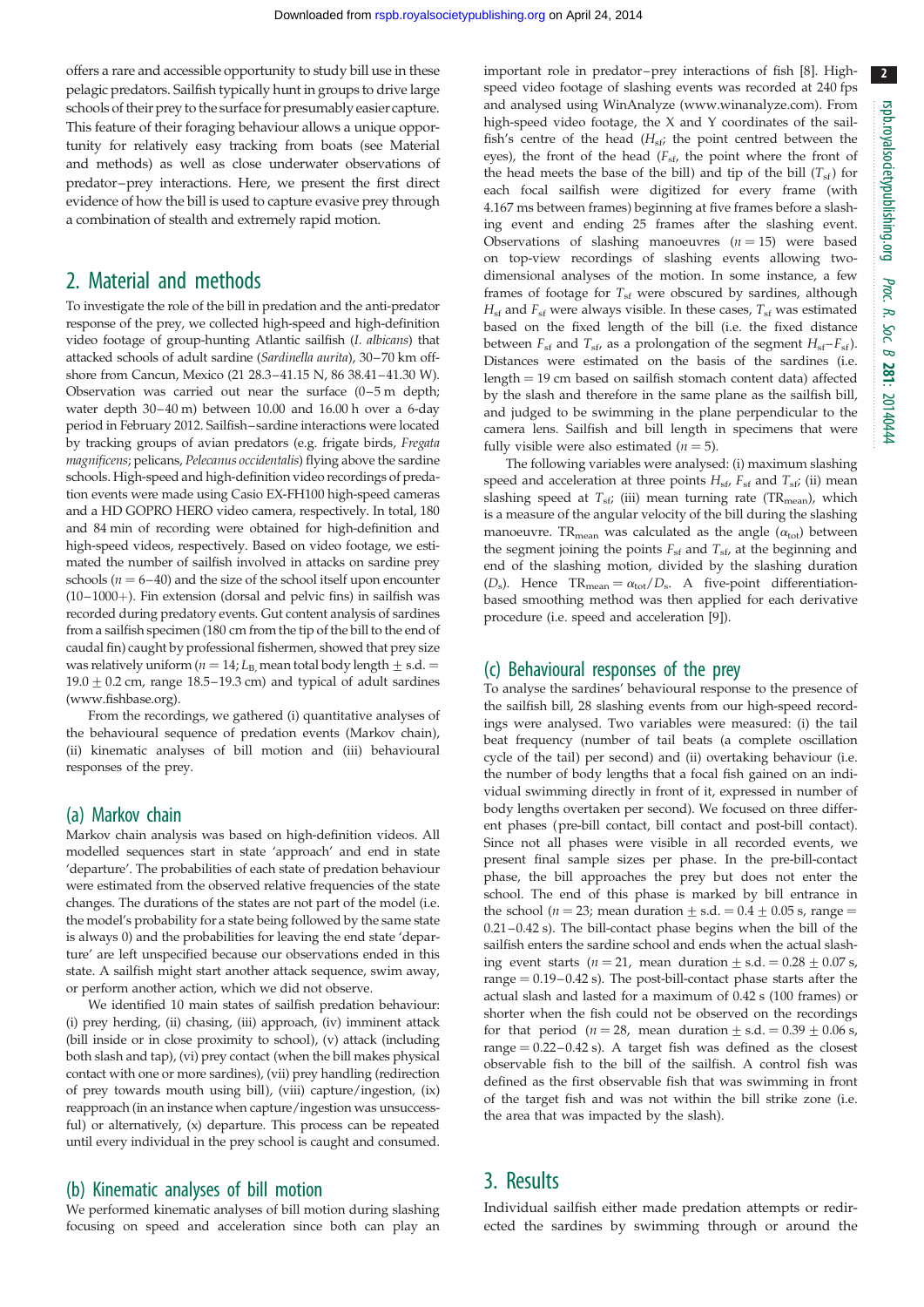

**Figure 1.**  $(a-e)$  A slashing sequence (interval between panels: 10 frames, i.e. 41.67 ms) of a sailfish 'slash' attack. In  $(c-e)$ , the bill makes contact with at least five sardines and the detached scales from injured fish can be seen. (Online version in colour.)

prey school. All observed attacks were carried out by single sailfish that approached the sardine school. Multiple sailfish were never observed attacking the school at the same time. An attack was initiated when no other sailfish was within approximately one sailfish body length of the school. After approaching the school of sardines from a posterior position, sailfish inserted their bill into the school and then used it in one of two distinct ways: 'slashing' (figure 1; see the electronic supplementary material, movie S1) and 'tapping' (see electronic supplementary material, movie S2). Slashing consisted of a forceful, rapid lateral movement of the bill through a large section of the school wherein the bill typically made physical contact with multiple fish causing bodily damage to the prey (figure 1; see the electronic supplementary material, movie S1). Given its relatively low

success rate in terms of direct prey capture (10%), the primary function of slashing was presumably to inflict injury to facilitate later capture. Tapping, by contrast, consisted of a targeted short-range movement of the bill which destabilizes a single sardine (see the electronic supplementary material, movie S2) and more often resulted in successful prey capture (33%). The effectiveness of capturing single prey using tapping may be related to the surface properties (i.e. presence of lateral denticles) of the bill (see the electronic supplementary material, figure S1). All of our videos of the attacks show that sailfish always swam with the dorsal fin (i.e. the sail) and their pelvic fins extended, both during and prior to slashing and tapping events. Furthermore, lateral sides of the sailfish's body, which are normally bluish-silver, darkened to almost black just before an attack. In addition, in some cases, sailfish also displayed vertical stripes and lateral blue and orange spots during attack and posturing around the sardine schools.

The feeding behaviour of the sailfish was highly ordered and the behavioural states of attack sequences for the sailfish were modelled using transition probabilities of a first-order Markov chain ([figure 2](#page-4-0)). Total observed frequencies of the main states were: approach 245, imminent attack 235, attack (tap) 103, attack (slash) 111, prey contact 172, prey handling 75, capture/ingestion 43, reapproach 74. Behavioural states 1 and 2 (herding and chasing) are not included in the Markov chain because they are not part of the actual attack sequence. The most probable transitions are the following: approach almost always leads to the bill going into a school (i.e. imminent attack state, 79%) and this is followed by attack (i.e. slash, 44%; tap, 42%). Both slash and tap lead to contact, in most cases (i.e. 71% and 89%, respectively). After contact, however, the following behavioural states are less predictable. Nevertheless, the path with the highest probability gives a clear account of a typical capture sequence: approach, imminent attack, tap/slash, prey contact, prey handling, capture/ingestion and departure. Spearing was never observed in sailfish hunting on sardines.

The kinematic analysis of slashing motion shows that the bill reaches a TR<sub>mean</sub> of 575.1  $\pm$  205.2° s<sup>-1</sup>. These values are in line with expectations for a 1.5 m long fish (i.e. a sailfish without its 30 cm bill 'extension' (see the electronic supplementary material, text)). Much of the effectiveness of slashing can be attributed to the rapid lateral rotation of the bill and consequent swift motion of the bill tip. Because of the rotation, the maximum speed and acceleration measured at  $T_{sf}$  were higher  $(6.2 \pm 1.5 \text{ m s}^{-1})$  and  $131.6 \pm 48.5 \text{ m s}^{-2}$ , respectively) than those measured at  $F_{\rm sf}$  (3.6  $\pm$  1.2 m s<sup>-1</sup> and 69.0  $\pm$  34.2 m s<sup>-2</sup>, respectively) and  $H_{\rm sf}$  (2.3  $\pm$  0.6 m s<sup>-1</sup> and 43.2  $\pm$  18.5 m s<sup>-2</sup>, respectively; [figure 3](#page-4-0)a). Speed and acceleration differed among  $H_{\text{sf}}$ ,  $F_{\text{sf}}$  and  $T_{\text{sf}}$  ([figure 3](#page-4-0)*a*; one-way repeated measures ANOVA  $p < 0.001$  in both cases; Tukey post-hoc test, all  $p <$ 0.01). Based on the speed and acceleration of the bill tip, the estimated maximum swimming performance and the reaction time of a fish the size of a sardine (see the electronic supplementary material, text), sardines are not expected to be able to avoid being hit by a slashing bill.

The comparison of the behaviour of target fish in each phase to that of control fish allowed us to test whether sardines in the strike zone reacted to the presence of the bill by anticipating a slashing event. Surprisingly, we found no significant behavioural differences between target and control fish when the bill was inserted in the prey school during the bill-contact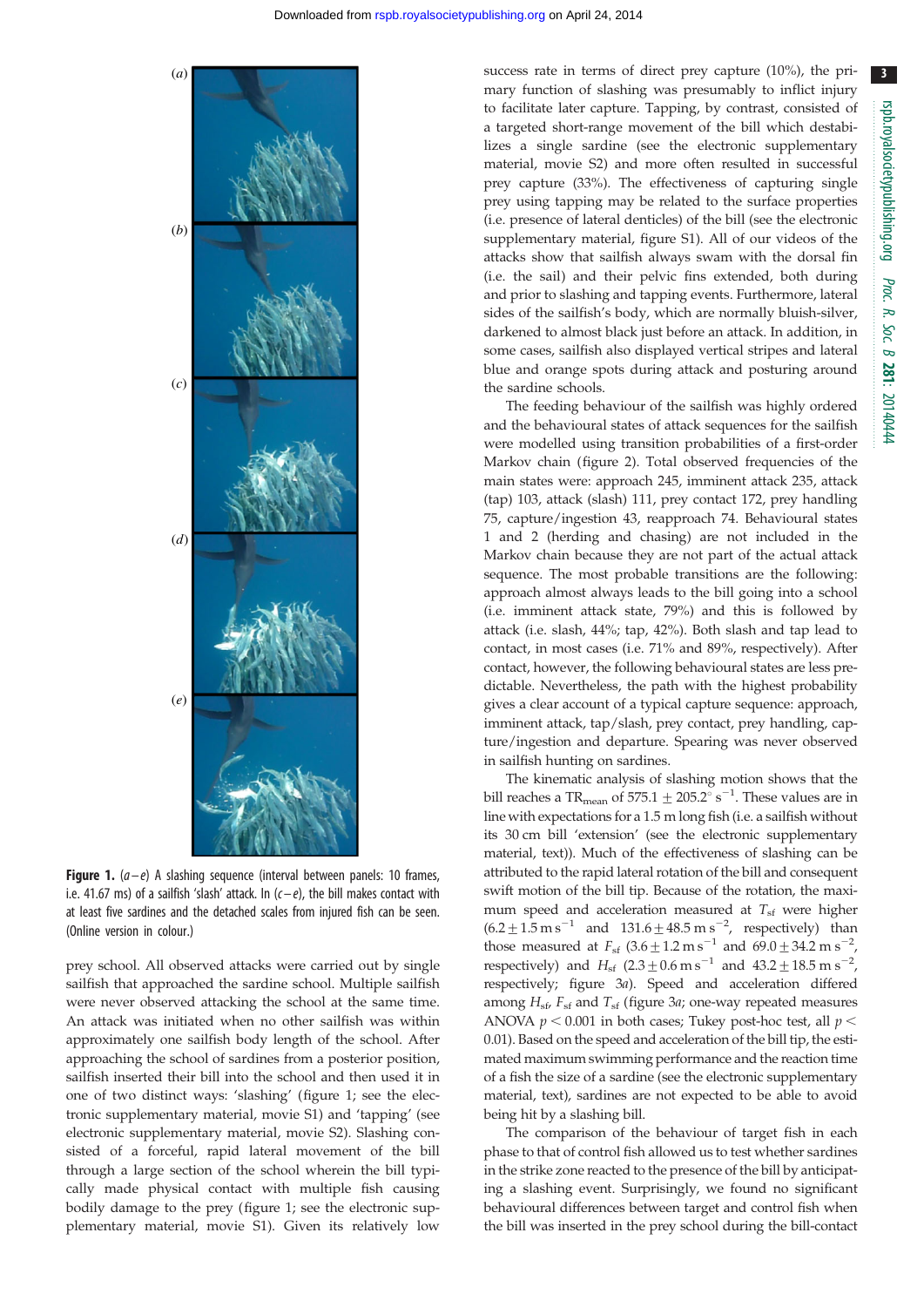<span id="page-4-0"></span>

Figure 2. State transitions of a first-order Markov chain modelling changes of behavioural states in attack sequences of sailfish. Screen captures from videos are shown for each behavioural state. The line widths of the edges are proportional to the transition probabilities (see inset). For the sake of clarity, only transitions with a probability of at least 0.1 were included. (Online version in colour.)



Figure 3. (a) Kinematic variables of an attack sequence; maximum speed (i) and acceleration (ii) measured at the front and centre of the head, and the tip of the bill during a slashing manoeuvre. (b) Behavioural response of the prey; tail beat frequency (i) and overtaking behaviour (ii) of target (filled bars) and control (open bars) fish during different phases of a sailfish attack sequence. The target fish was the sardine closest to the bill of the sailfish and impacted by a slash. A control fish was the first measurable sardine that was swimming directly in front of the target fish but was not directly impacted by the slashing event. Data are presented as mean  $\pm$  s.d.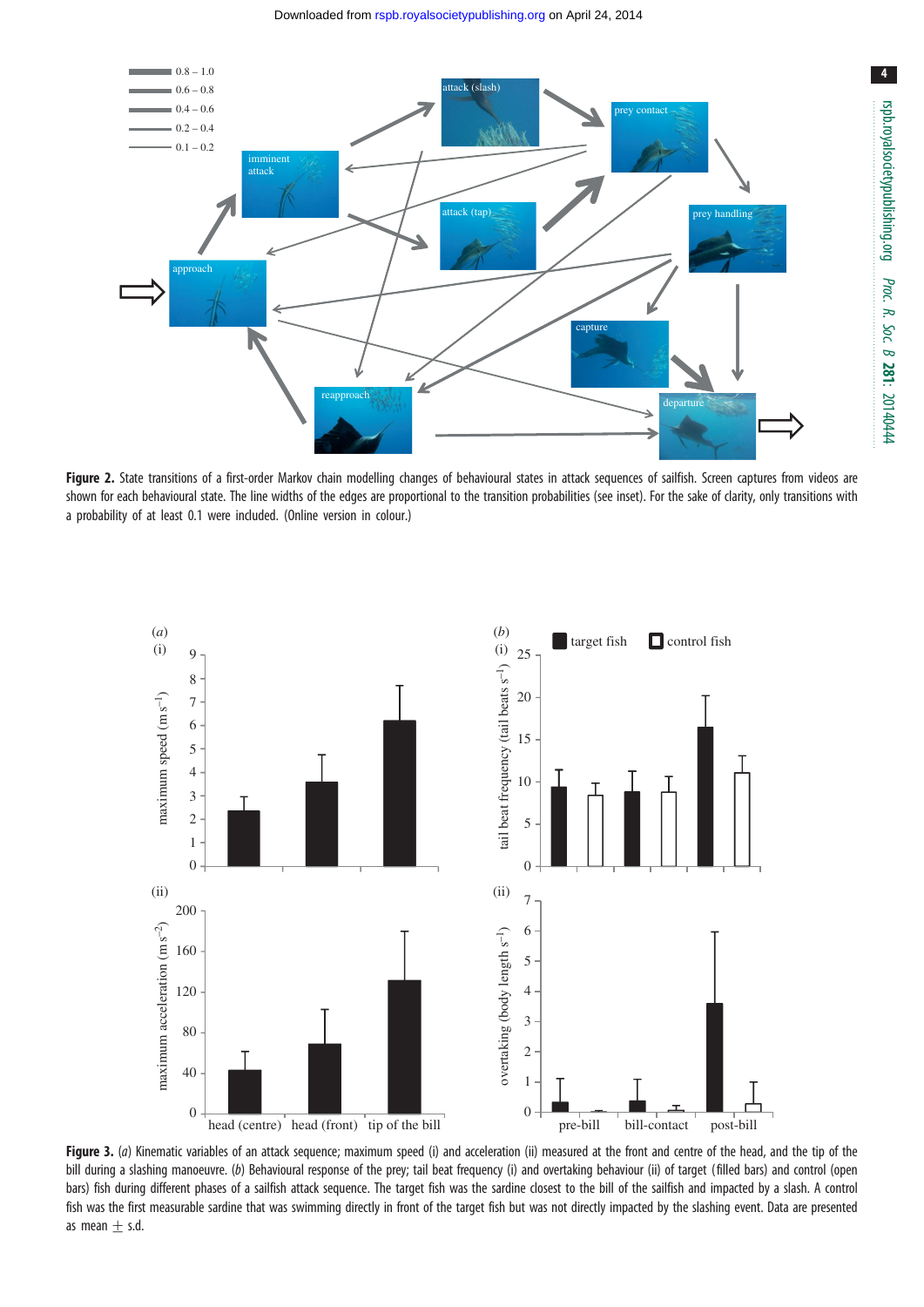phase (Wilcoxon matched pairs test,  $p > 0.05$ ; [figure 3](#page-4-0)b). After a slash (i.e. post-bill-contact phase), however, both target and control fish had increased values for all behaviours ( $p < 0.01$ ) and the behavioural change was significantly higher for target than for control fish ( $p < 0.01$ ; see the electronic supplementary material, text). This increase in speed after a slash shows that sardines are not swimming at maximum performance when the bill is inserted in the fish school. Nevertheless, they do not show any avoidance behaviour when the bill is inserted which strongly suggests that the presence of the bill goes undetected.

### 4. Discussion

Using a combination of behavioural and kinematic analyses, we identified the underlying mechanistic basis of an extreme morphological feeding adaptation that is specially suited to the capture of schooling prey.

Our analyses show that sailfish use their bill to isolate and capture prey through two main attack strategies (i.e. tapping and slashing) and that bill-tip acceleration during slashing is comparable to the highest values ever recorded in any aquatic vertebrate, including both swimming and body part movements [[10](#page-6-0)-[13](#page-6-0)]. The recorded speed of the bill tip was much higher than that potentially obtainable for the swimming motion of a fish the size of a sardine (see the electronic supplementary material, text). Expected reaction time and maximum speed of sardines (see the electronic supplementary material, text) further corroborate that they are unlikely to be able to avoid the strike. Therefore, by having a thin and rigid prolongation at the head, sailfish manage to move part of their body (i.e. the bill tip), at a translational speed that is too high for prey to react in time to avoid being struck, even though the sailfish rotational performance lies within expectation for a fish of the same body length but without bill extension (see the electronic supplementary material, text). Based on morphological data from other billfish species and the relationship between mean turning rate and body length, such high translational speeds at the bill tip are also expected for other billfish species (see the electronic supplementary material, text and table S1).

Despite the fact that billfishes are considered to be among the fastest fish species [\[1\]](#page-6-0), sailfish did not rely on rapid swimming for prey capture. On the contrary, prior to the critical stages of an attack (i.e. slashing or tapping) sailfish swam directly behind and at similar speeds to the sardine schools  $(1.17 \text{ m s}^{-1})$ ; see the electronic supplementary material, text), which are much slower than those theoretically attainable by such large predators [\[14](#page-6-0)]. Previous work on other billfishes (blue marlin Makaira nigricans) also suggests that they spend most of their time swimming slowly, i.e. at speeds less than  $1.20 \text{ m s}^{-1}$  for 97% of the time, reaching speeds of around  $2 \text{ m s}^{-1}$  only occasionally [\[15](#page-6-0)]. While early estimates (ca 1940s–1960s) of the swimming speeds of billfishes (reviewed in [\[15\]](#page-6-0)) suggested that billfishes can reach swimming speeds as high as 36 m s $^{-1}$ , recent theoretical work suggests that the maximum swimming speed of fish and cetaceans can attain at shallow depth is in the order of  $10-15$  m s<sup>-1</sup> [\[14\]](#page-6-0). Clearly, work using modern recording techniques (e.g. accelerometers) is needed to clarify this discrepancy and to obtain more accurate field measurements of maximum speeds in large aquatic vertebrates.

Based solely on speed, large fish are expected to eventually catch small fish, but when manoeuvrability and acceleration

are taken into account, large fish are often at a disadvantage [[11,16\]](#page-6-0). Therefore, the use of morphological adaptations that can be manoeuvred effectively, such as the sailfish bill, can be critical for overcoming these challenges thereby allowing large predators to catch their evasive smaller prey. Extended bills can also be found in non-billfish species (e.g. paddlefishes and sawfishes) where they are believed to be used primarily for sensory detection and prey manipulation [\[17,18](#page-6-0)] rather than direct capture. In some instances, posterior extensions of the body in a number of vertebrates (e.g. tails of killer whales Orcinus orca) can also be moved more rapidly than the whole body itself and are used by various large aquatic predators to facilitate prey capture [\[10,13,19,20](#page-6-0)]. Previous work suggests that the feeding behaviour of large aquatic vertebrates (both in fishes and cetaceans) involving whole-body attacks is largely determined by the predator–prey size ratio [\[11,16](#page-6-0)]. The smaller the prey is relative to its predator, the higher the prey's advantage in terms of manoeuvrability. Large aquatic predators such as billfishes, dolphins and humpback whales (Megaptera novaeangliae) can reduce the disadvantage between prey and predator manoeuvrability by concentrating, disturbing and disorienting prey [[16\]](#page-6-0). This can result in alternatives to whole-body attacks on single prey, such as attacking as a group or the use of weapons (e.g. tails and bills) which can deal with a concentrated group of prey by slapping and slashing them and then consuming stunned and injured individuals [[21\]](#page-6-0). When prey items are much smaller than their predators (i.e. less than  $10^{-3}$  predator length) as in the case of baleen whales and whale sharks, filter feeding is used [[16](#page-6-0)]. In these cases, while the small prey item may indeed have a higher manoeuvrability than their predator, the difference in size is so large that once the prey is targeted, its speed is too low to avoid the predator's huge gape [\[11](#page-6-0)].

While it is unlikely that the sardines could avoid a slash, the possibility that they actively avoided the bill prior to the swinging motion was also investigated. We observed no evasive behaviour by the sardines in response to the insertion of the sailfish bill into the school. The reaction of a fish to an approaching predator generally occurs at a distance that is related both to the speed of the predator and its body depth [[22,23\]](#page-6-0). Predators with narrow profiles, such as sailfish, can get extremely close to their prey without eliciting an escape response [[24\]](#page-6-0). The bill gives the sailfish an additional predatory advantage as the thin bill represents a stealthy object that creates minimal hydrodynamic or visual disturbance to the prey.

Slashing behaviour often resulted in the removal of scales but immediate prey death as a result of bill contact was never observed. Repeated slashing by different individual sailfish was observed, resulting in accumulated bodily damage to many sardines in each group. While the chasing of prey is widespread among predators in both aquatic and terrestrial ecosystems, inflicting bodily damage gradually and over prolonged periods is more typical of pack-hunting animals such as wild-dogs (Lycaon pictus), wolves (Canis lupus) and killer whales (Orcinus orca) with tightly regulated group membership based on individual recognition [\[25\]](#page-6-0), whereas gregarious pelagic teleosts are generally believed to live in fission–fusion groups [[26](#page-6-0)] (but see also [\[27](#page-6-0)]). By contrast, tapping behaviour is so subtle that it probably leaves little or no detectable traces on the body despite the fact that it is a highly efficient capture technique. The latter might explain why stomach content analyses have produced such inconsistent results (i.e. prey with and without gashes on their bodies [[3,5\]](#page-6-0)).